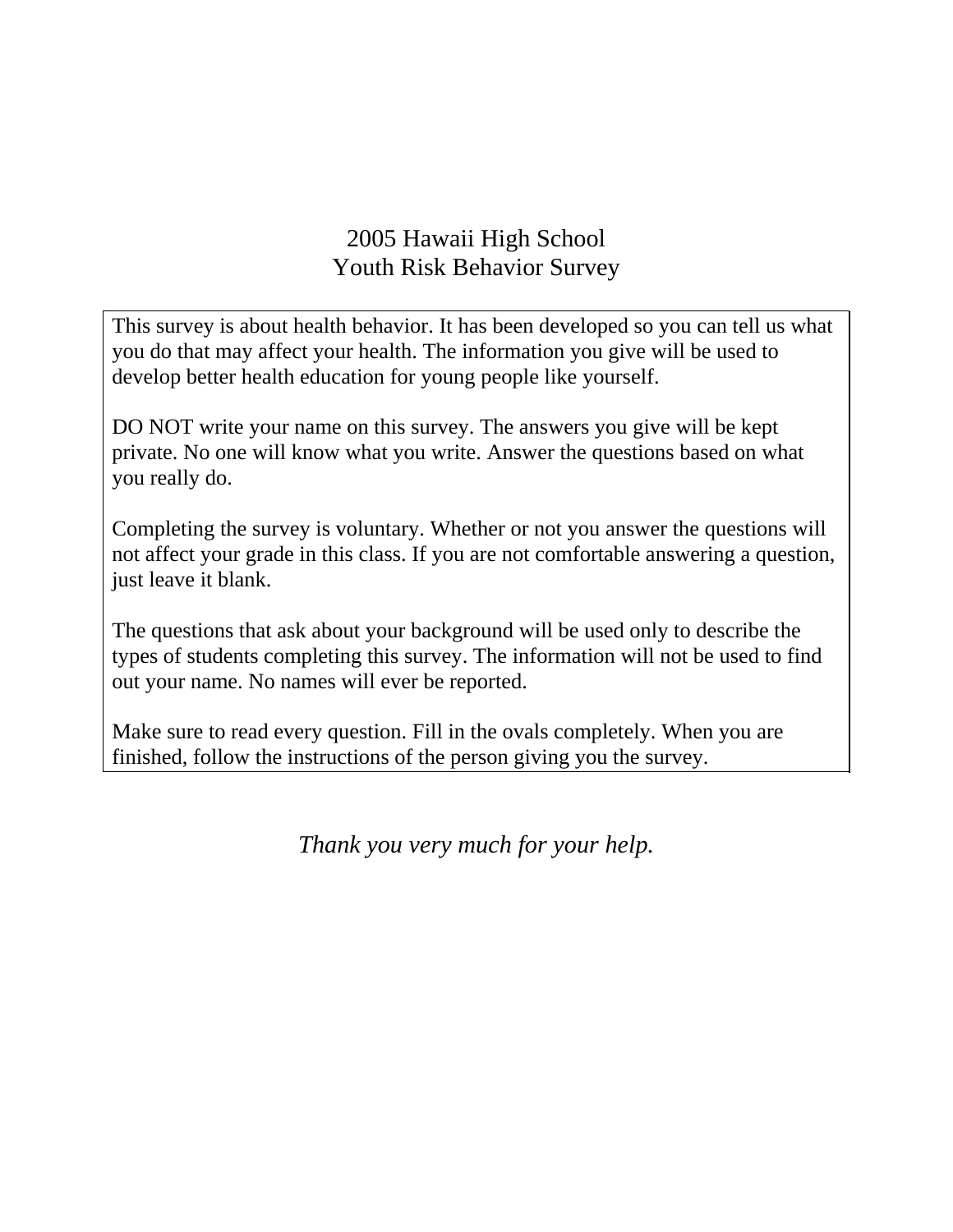Directions

- o Use a #2 pencil only.
- o Make dark marks.
- o Fill in a response like this:  $A \cdot B \cdot D$ .
- o To change your answer, erase completely.
- 1. How old are you?
	- A. 12 years old or younger
	- B. 13 years old
	- C. 14 years old
	- D. 15 years old
	- E. 16 years old<br>F. 17 years old
	- 17 years old
	- G. 18 years old or older
- 2. What is your sex?
	- A. Female
	- B. Male
- 3. In what grade are you?
	- A. 9th grade
	- B. 10th grade<br>C. 11th grade
	- 11th grade
	- D. 12th grade
	- E. Ungraded or other grade

4. How do you describe yourself? **(Choose one answer or more than one answer.)**

- A. American Indian or Alaska Native
- B. Asian<br>C. Black
- **Black or African American**
- D. Hispanic or Latino
- E. Native Hawaiian
- F. Other Pacific Islander
- G. White
- 5. Which one of these BEST describes you? **(Choose only one answer.)** 
	- A. Black or African American
	-
	- B. Caucasian or White<br>C. Chinese **Chinese**
	- D. Filipino
	- E. Japanese
	- F. Native Hawaiian/Part Hawaiian
	- G. Other Pacific Islander
	- H. Other

6. How tall are you without your shoes on?

Directions: Write your height in the shaded blank boxes. Fill in the matching oval below each number.

| Example        |                                           |  |
|----------------|-------------------------------------------|--|
| Height         |                                           |  |
| Feet           | <b>Inches</b>                             |  |
| 5              | 11                                        |  |
| $\circledS$    | $^{\circledR}$                            |  |
| $^{\circledR}$ | $\circledcirc$                            |  |
| n              | $\circled{2}$                             |  |
| $^{\circ}$     | ③                                         |  |
| ℗              | $^{\circledR}$                            |  |
|                | $\circledS$                               |  |
|                | $\overline{\circ}$                        |  |
|                | $\overline{\circ}$                        |  |
|                | $^{\circledR}$                            |  |
|                | $^{\circledR}$                            |  |
|                | $\overline{\textcircled{\scriptsize{0}}}$ |  |
|                |                                           |  |

7. How much do you weigh without your shoes on?

> Directions: Write your weight in the shaded blank boxes. Fill in the matching oval below each number.

### Example

| Weight           |               |                         |
|------------------|---------------|-------------------------|
| <b>Pounds</b>    |               |                         |
| $\boldsymbol{l}$ | 5             | $\overline{\mathbf{3}}$ |
|                  | ⊚             | $\circledcirc$          |
| $^{\circledR}$   | C             | C                       |
| T                | $\circledz$   | Q,                      |
|                  | T             |                         |
|                  |               |                         |
|                  |               | T                       |
|                  | $^\copyright$ | $^{\circ}$              |
|                  | T             | T                       |
|                  | (8            | ®                       |
|                  | 9             | 9                       |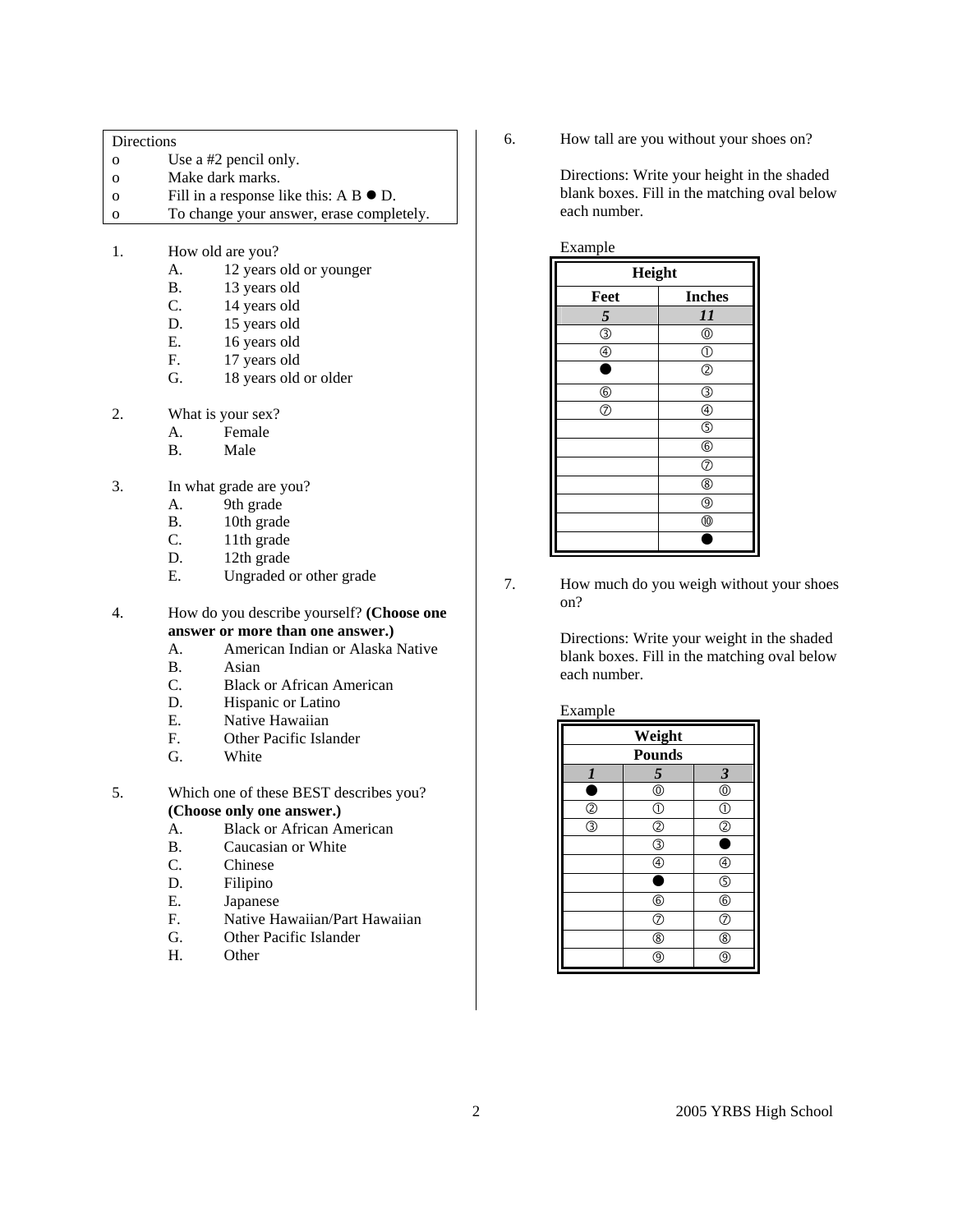8. How do you describe your health in general?

- A. Excellent
- B. Very good
- C. Good
- D. Fair
- E. Poor

#### **The next 4 questions ask about personal safety.**

- 9. **When you rode a bicycle** during the past 12 months, how often did you wear a helmet?
	- A. I did not ride a bicycle during the past 12 months
	- B. Never wore a helmet
	- C. Rarely wore a helmet
	- D. Sometimes wore a helmet
	- E. Most of the time wore a helmet
	- F. Always wore a helmet
- 10. How often do you wear a seat belt when **riding in** a car driven by someone else?
	- A. Never
	- B. Rarely
	- C. Sometimes
	- D. Most of the time
	- E. Always
- 11. During the past 30 days, how many times did you **ride** in a car or other vehicle **driven by someone who had been drinking alcohol**?
	- A. 0 times
	- B. 1 time
	- C. 2 or 3 times
	- D. 4 or 5 times
	- E. 6 or more times
- 12. During the past 30 days, how many times did you **drive** a car or other vehicle **when you had been drinking alcohol**?
	- A. 0 times
	- B. 1 time
	- C. 2 or 3 times
	- D. 4 or 5 times
	- E. 6 or more times

### **The next 14 questions ask about violence-related behaviors.**

- 13. During the past 30 days, on how many days did you carry **a weapon** such as a gun, knife, or club?
	- A. 0 days
	- B. 1 day
	- C.  $2 \text{ or } 3 \text{ days}$
	- D.  $4$  or  $5$  days
	- E. 6 or more days
- 14. During the past 30 days, on how many days did you carry **a gun**?
	- A. 0 days
	- B. 1 day
	- C. 2 or 3 days
	- D. 4 or 5 days
	- E. 6 or more days
- 15. During the past 30 days, on how many days did you carry a weapon such as a gun, knife, or club **on school property**?
	- A. 0 days
	- B. 1 day
	- $C.$  2 or 3 days
	- D. 4 or 5 days
	- E. 6 or more days
- 16. During the past 30 days, on how many days did you **not** go to school because you felt you would be unsafe at school or on your way to or from school?
	- A. 0 days
	- B. 1 day
	- C.  $2 \text{ or } 3 \text{ days}$
	- D.  $4$  or  $5$  days
	- E. 6 or more days

17. During the past 12 months, how many times has someone threatened or injured you with a weapon such as a gun, knife, or club **on school property?**

## A. 0 times

- B. 1 time
- C. 2 or 3 times
- D. 4 or 5 times
- E. 6 or 7 times
- F. 8 or 9 times
- G. 10 or 11 times
- H. 12 or more times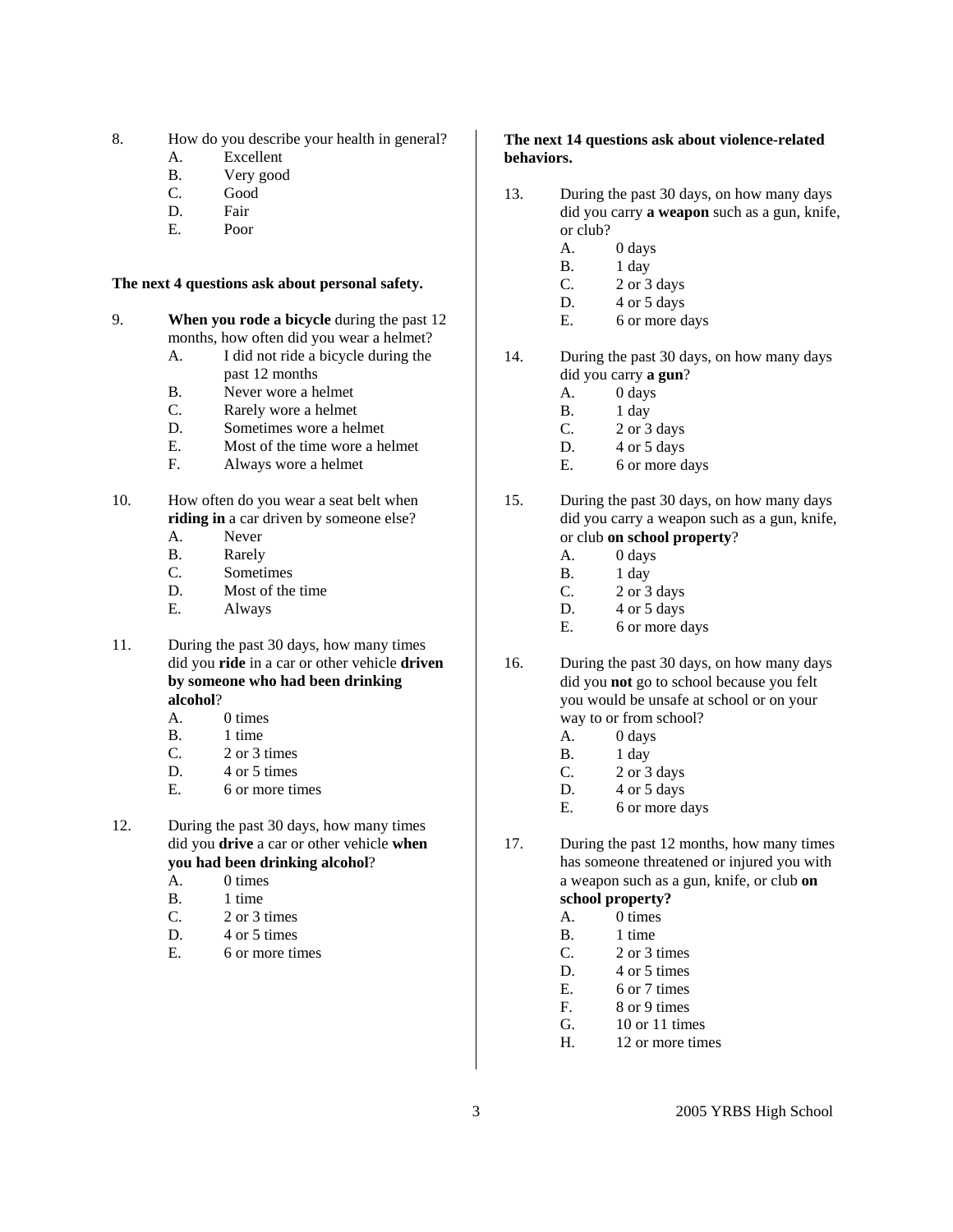- 18. During the past 12 months, how many times has someone stolen or deliberately damaged your property such as your car, clothing, or books **on school property**?
	- A. 0 times
	- B. 1 time
	- C. 2 or 3 times
	- D. 4 or 5 times
	- E. 6 or 7 times
	- F. 8 or 9 times
	- G. 10 or 11 times
	- H. 12 or more times
- 19. During the past 12 months, how many times were you in a physical fight?
	- A. 0 times
	- B. 1 time
	- C. 2 or 3 times
	- D. 4 or 5 times
	- E. 6 or 7 times
	- F. 8 or 9 times
	- G. 10 or 11 times
	- H. 12 or more times
- 20. During the past 12 months, how many times were you in a physical fight in which you were injured and had to be treated by a doctor or nurse?
	- A. 0 times
	- B. 1 time
	- C 2 or 3 times
	- D. 4 or 5 times
	- E. 6 or more times
- 21. During the past 12 months, how many times were you in a physical fight **on school property**?
	- A. 0 times
	- B. 1 time
	- C. 2 or 3 times
	- D. 4 or 5 times
	- E. 6 or 7 times
	- F. 8 or 9 times
	- G. 10 or 11 times
	- H. 12 or more times
- 22. During the past 12 months, did your boyfriend or girlfriend ever hit, slap, or physically hurt you on purpose?
	- A. I did not have a boyfriend or
		- girlfriend in the past 12 months
	- B. Yes
	- C. No
- 23. Have you ever been physically forced to have sexual intercourse when you did not want to?
	- A. Yes
	- B. No
- 24. During the past 12 months, how many times has someone tried to hurt you by hitting, punching, or kicking you while **on school property**?
	- A. 0 times
	- B. 1 time
	- C. 2 or 3 times
	- D. 4 or 5 times
	- E. 6 or 7 times
	- F. 8 or 9 times
	- G. 10 or 11 times
	- H. 12 or more times
- 25. During the past 12 months, how many times has someone tried to hurt you by saying mean things to you (things that hurt your feelings) while **on school property**?
	- A. 0 times
	- B. 1 time
	- C. 2 or 3 times
	- D. 4 or 5 times
	- E. 6 or 7 times
	- F. 8 or 9 times
	- G. 10 or 11 times
	- H. 12 or more times
- 26. During the past 12 months, how many times have you been harassed because someone thought you were gay, lesbian, or bisexual?
	- A. 0 times
	- B. 1 time
	- C. 2 or 3 times
	- D. 4 or 5 times
	- E. 6 or 7 times
	- F. 8 or 9 times
	- G. 10 or 11 times
	- H. 12 or more times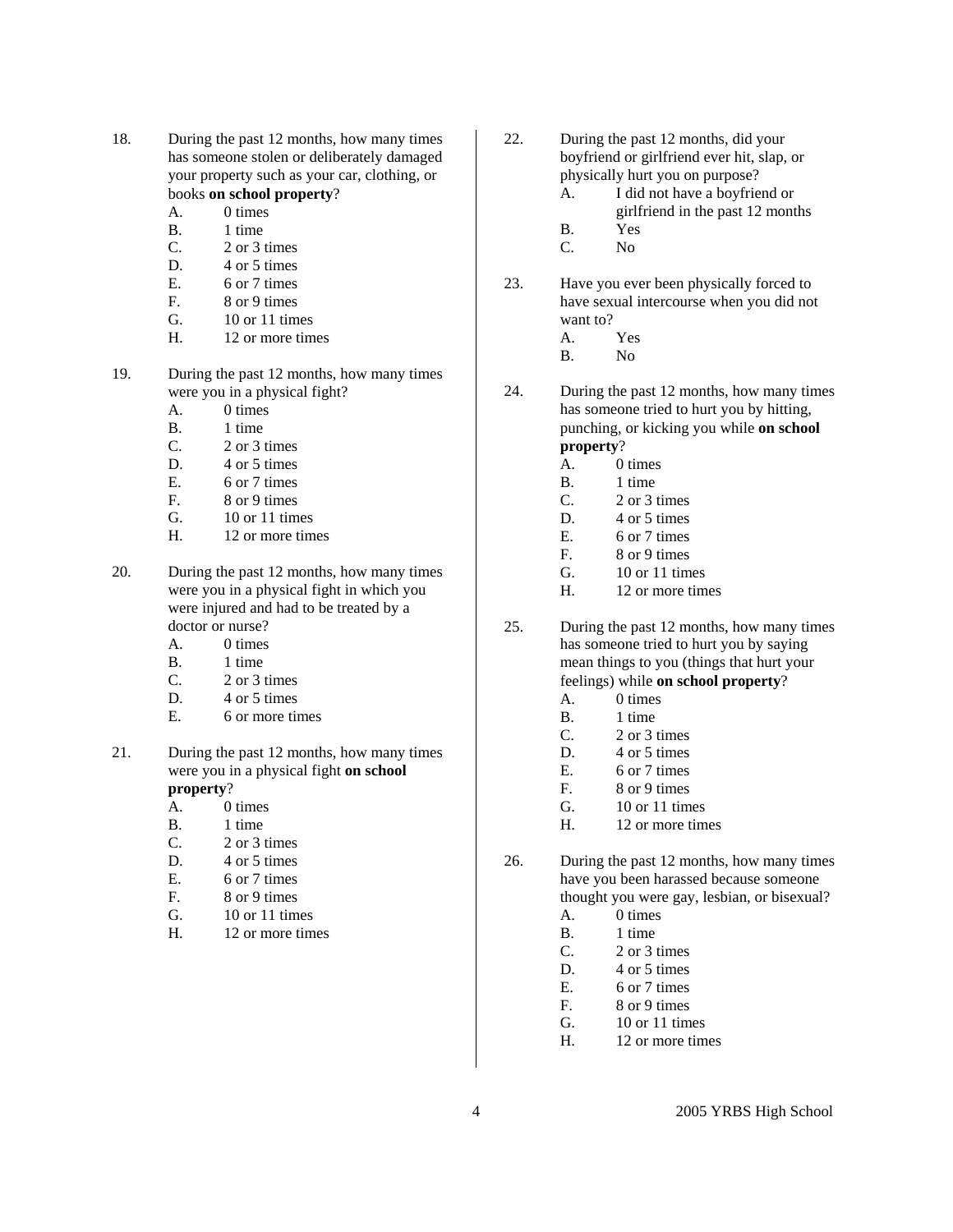**The next 5 questions ask about sad feelings and attempted suicide. Sometimes people feel so depressed about the future that they may consider attempting suicide, that is, taking some action to end their own life.** 

- 27. During the past 12 months, did you ever feel so sad or hopeless almost every day for **two weeks or more in a row** that you stopped doing some usual activities?
	- A. Yes
	- B. No
- 28. During the past 12 months, did you ever **seriously** consider attempting suicide? A. Yes
	- B. No
- 29. During the past 12 months, did you make a plan about how you would attempt suicide? A. Yes
	- B. No
- 30. During the past 12 months, how many times did you actually attempt suicide?
	- A. 0 times
	- B. 1 time
	- C. 2 or 3 times
	- D. 4 or 5 times
	- E. 6 or more times
- 31. **If you attempted suicide** during the past 12 months, did any attempt result in an injury, poisoning, or overdose that had to be treated by a doctor or nurse?
	- A. **I did not attempt suicide** during the past 12 months
	- B. Yes
	- C. No

#### **The next question asks about tobacco use.**

- 32. During the past 30 days, on how many days did you smoke cigarettes?
	- A. 0 days
	- B. 1 or 2 days
	- $C.$  3 to 5 days
	- D. 6 to 9 days
	- E. 10 to 19days
	- F. 20 to 29 days
	- G. All 30 days

**The next 5 questions ask about drinking alcohol. This includes drinking beer, wine, wine coolers, and liquor such as rum, gin, vodka, or whiskey. For these questions, drinking alcohol does not include drinking a few sips of wine for religious purposes.**

- 33. During your life, on how many days have you had at least one drink of alcohol?
	- A. 0 days
	- B. 1 or 2 days
	- C. 3 to 9 days
	- D. 10 to 19 days
	- E. 20 to 39 days
	- F. 40 to 99 days
	- G. 100 or more days
- 34. How old were you when you had your first drink of alcohol other than a few sips?
	- A. I have never had a drink of alcohol other than a few sips
	- B. 8 years old or younger
	- C. 9 or 10 years old
	- D. 11 or 12 years old
	- E. 13 or 14 years old
	- F. 15 or 16 years old
	- G. 17 years old or older
- 35. During the past 30 days, on how many days did you have at least one drink of alcohol?
	- A. 0 days
	- B. 1 or 2 days
	- C.  $3 \text{ to } 5 \text{ days}$
	- D. 6 to 9 days
	- E. 10 to 19 days
	- F. 20 to 29 days
	- G. All 30 days
- 36. During the past 30 days, on how many days did you have 5 or more drinks of alcohol in a row, that is, within a couple of hours?
	- A. 0 days
	- B. 1 day
	- C. 2 days
	- D. 3 to 5 days
	- E.  $6 to 9 days$
	- F. 10 to 19 days
	- G. 20 or more days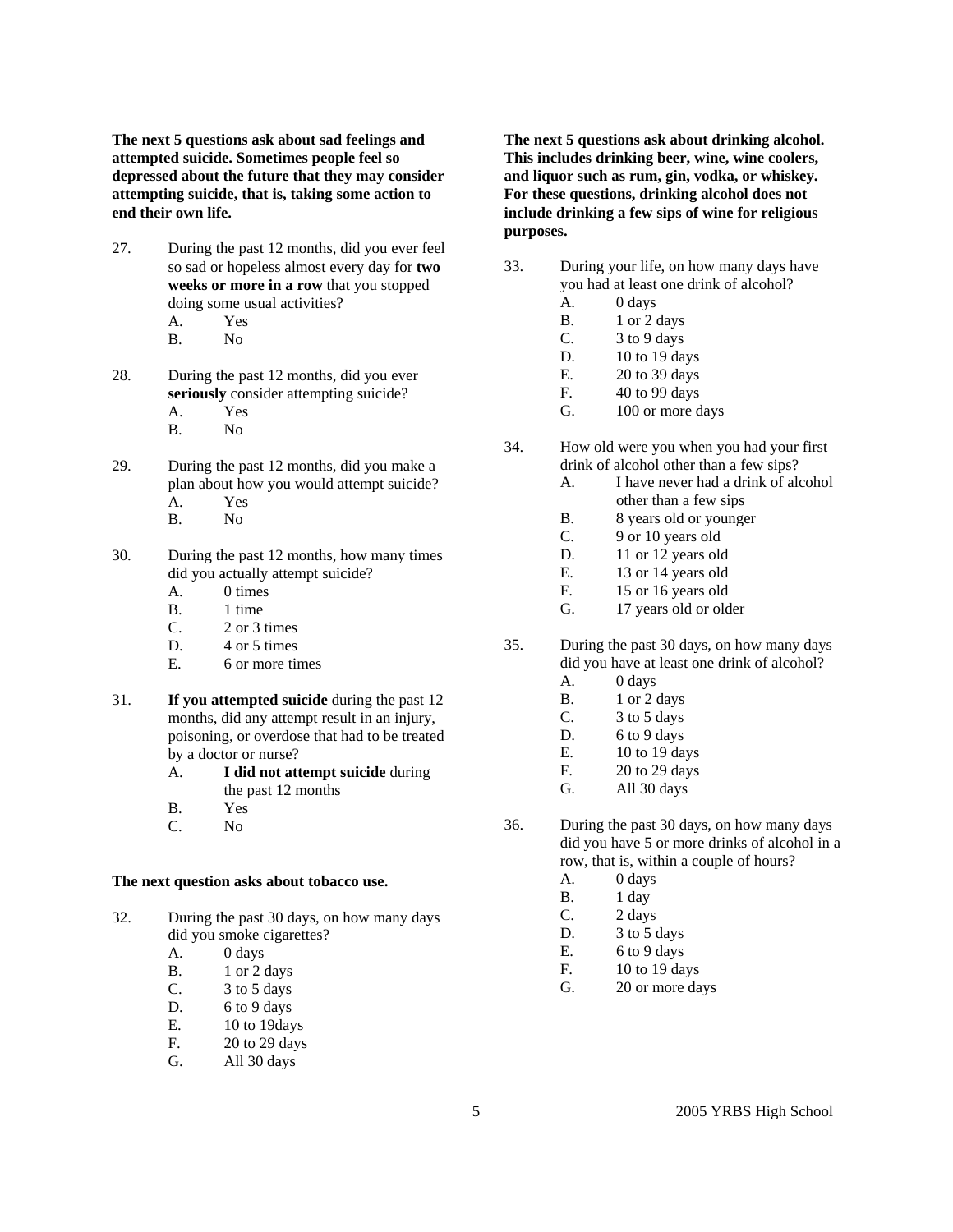- 37. During the past 30 days, on how many days did you have at least one drink of alcohol **on school property**?
	- A. 0 days
	- B. 1 or 2 days
	- C. 3 to 5 days
	- D. 6 to 9 days
	- E. 10 to 19 days
	- F. 20 to 29 days
	- G. All 30 days

#### **The next 4 questions ask about marijuana use. Marijuana also is called grass or pot or pakalolo.**

- 38. During your life, how many times have you used marijuana?
	- A. 0 times
	- B. 1 or 2 times
	- C. 3 to 9 times
	- D.  $10$  to 19 times
	- E. 20 to 39 times
	- F. 40 to 99 times
	- G. 100 or more times
- 39. How old were you when you tried marijuana for the first time?
	- A. I have never tried marijuana
	- B. 8 years old or younger
	- C. 9 or 10 years old
	- D. 11 or 12 years old
	- E. 13 or 14 years old
	- F. 15 or 16 years old
	- G. 17 years old or older
- 40. During the past 30 days, how many times did you use marijuana?
	- A. 0 times
	- B. 1 or 2 times
	- C. 3 to 9 times
	- D.  $10$  to 19 times
	- E. 20 to 39 times
	- F. 40 or more times
- 41. During the past 30 days, how many times did you use marijuana on **school property**?
	- A. 0 times
	- B. 1 or 2 times
	- $C.$  3 to 9 times
	- D.  $10$  to 19 times
	- E. 20 to 39 times
	- F. 40 or more times

#### **The next 10 questions ask about other drugs.**

- 42. During your life, how many times have you used **any** form of cocaine, including powder, crack, or freebase?
	- A. 0 times
	- B. 1 or 2 times
	- $C.$  3 to 9 times
	- D. 10 to 19 times
	- E. 20 to 39 times
	- F. 40 or more times
- 43. During the past 30 days, how many times did you use **any** form of cocaine, including powder, crack, or freebase?
	- A. 0 times
	- B. 1 or 2 times
	- C.  $3 \text{ to } 9 \text{ times}$
	- D.  $10$  to 19 times
	- E. 20 to 39 times
	- F. 40 or more times
- 44. During your life, how many times have you sniffed glue, breathed the contents of aerosol spray cans, or inhaled any paints or sprays to get high?
	- A. 0 times
	- B. 1 or 2 times
	- C. 3 to 9 times
	- D. 10 to 19 times
	- E. 20 to 39 times
	- F. 40 or more times
- 45. During the past 30 days, how many times have you sniffed glue, breathed the contents of aerosol spray cans, or inhaled any paints or sprays to get high?
	- A. 0 times
	- B. 1 or 2 times
	- C. 3 to 9 times
	- D. 10 to 19 times
	- E. 20 to 39 times
	- F. 40 or more times
- 46. During your life, how many times have you used **heroin** (also called smack, junk, or China White)?
	- A. 0 times
	- B. 1 or 2 times
	- $C.$  3 to 9 times
	- D. 10 to 19 times
	- E. 20 to 39 times
	- F. 40 or more times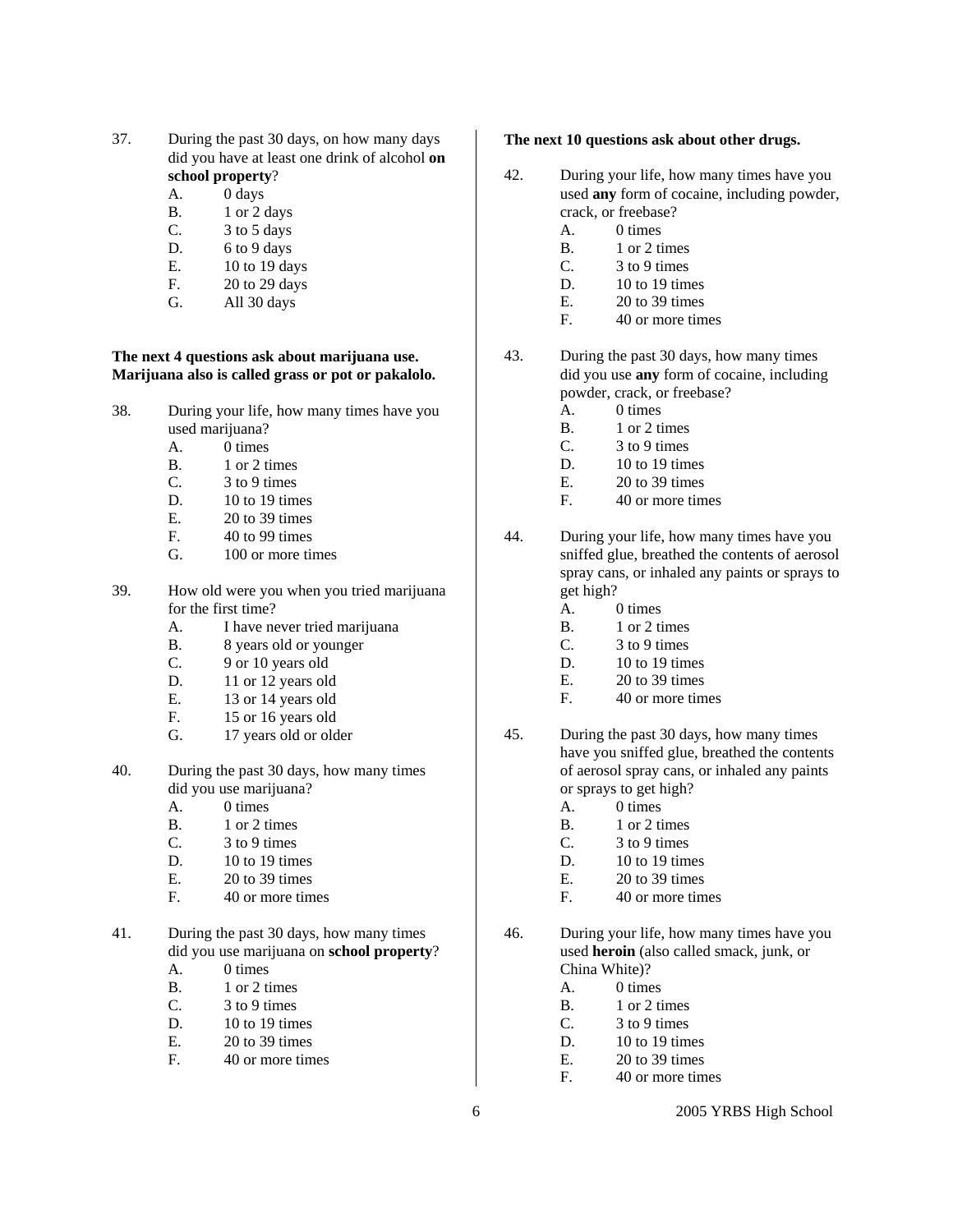- 47. During your life, how many times have you used **methamphetamines** (also called speed, crystal, crank, or ice)?
	- A. 0 times
	- B. 1 or 2 times
	- C. 3 to 9 times
	- D. 10 to 19 times
	- E. 20 to 39 times
	- F. 40 or more times
- 48. During your life, how many times have you used **ecstasy** (also called MDMA)?
	- A. 0 times
	- B. 1 or 2 times
	- C. 3 to 9 times
	- D. 10 to 19 times
	- E. 20 to 39 times
	- F. 40 or more times
- 49. During your life, how many times have you taken **steroid pills or shots** without a doctor's prescription?
	- A. 0 times
	- B. 1 or 2 times
	- C. 3 to 9 times
	- D. 10 to 19 times
	- E. 20 to 39 times
	- F. 40 or more times
- 50. During your life, how many times have you used a needle to inject any **illegal** drug into your body?
	- A. 0 times
	- B. 1 time
	- C. 2 or more times
- 51. During the past 12 months, has anyone offered, sold, or given you an illegal drug **on school property**?
	- A. Yes
	- B. No

#### **The next 10 questions ask about sexual behavior.**

- 52. Have you ever had sexual intercourse?
	- A. Yes
	- B. No
- 53. How old were you when you had sexual intercourse for the first time?
	- A. I have never had sexual intercourse
	- B. 11 years old or younger
	- C. 12 years old
	- D. 13 years old
	- E. 14 years old
	- F. 15 years old
	- G. 16 years old
	- H. 17 years old or older
- 54. During your life, with how many people have you had sexual intercourse?
	- A. I have never had sexual intercourse
	- B. 1 person
	- C. 2 people
	- D. 3 people
	- E. 4 people
	- F. 5 people
	- G. 6 or more people
- 55. During the past 3 months, with how many people did you have sexual intercourse?
	- A. I have never had sexual intercourse
	- B. I have had sexual intercourse, but not during the past 3 months
	- C. 1 person
	- D. 2 people
	- E. 3 people
	- F. 4 people
	- G. 5 people
	- H. 6 or more people
- 56. The first time you had sexual intercourse, how old was your partner?
	- A. I have never had sexual intercourse
	- B. 5 or more years younger
	- C. 3 to 4 years younger
	- D. About the same age
	- E. 3 to 4 years older
	- F. 5 or more years older
- 57. The last time you had sexual intercourse, how old was your partner?
	- A. I have never had sexual intercourse
	- B. 5 or more years younger
	- C. 3 to 4 years younger
	- D. About the same age
	- E. 3 to 4 years older
	- F. 5 or more years older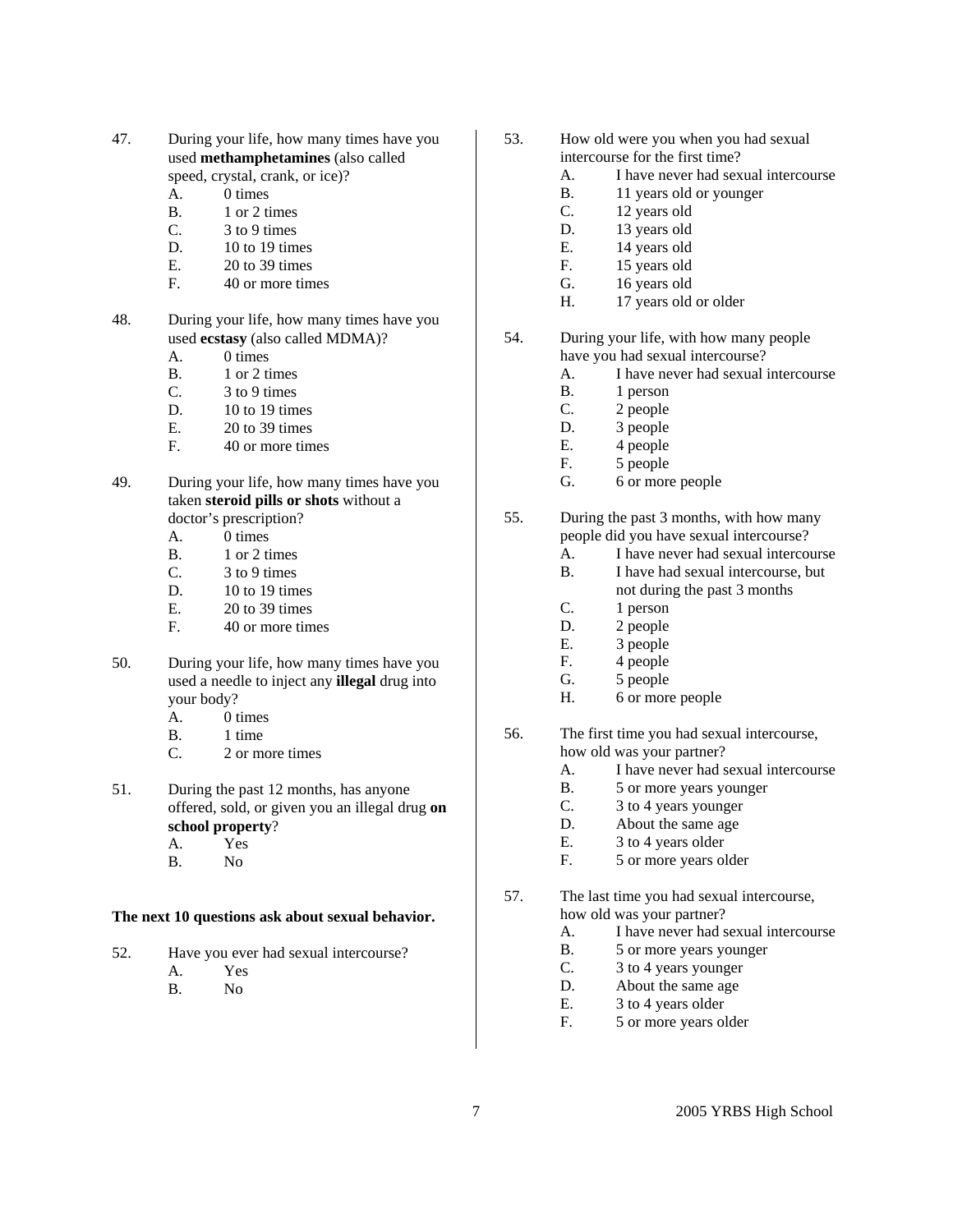- 58. Did you drink alcohol or use drugs before you had sexual intercourse the **last time**?
	- A. I have never had sexual intercourse
	- B. Yes
	- C. No
- 59. The **last time** you had sexual intercourse, did you or your partner use a condom?
	- A. I have never had sexual intercourse
	- B. Yes
	- C. No

60. The **last time** you had sexual intercourse, what **one** method did you or your partner use to **prevent pregnancy**? (Select only **one**  response.)

- A. I have never had sexual intercourse
- B. No method was used to prevent pregnancy
- C. Birth control pills
- D. Condoms
- E. Depo-Provera (injectable birth control)
- F. Withdrawal
- G. Some other method
- H. Not sure
- 61. Who are you sexually attracted to?
	- A. Males
	- B. Females
	- C. Both males and females
	- D. I am not sexually attracted to anyone
- **The next 8 questions ask about body weight.**
- 62. How do **you** describe your weight?
	- A. Very underweight
	- B. Slightly underweight
	- C. About the right weight
	- D. Slightly overweight
	- E. Very overweight
- 63. Which of the following are you trying to do about your weight?
	- A. **Lose** weight
	- B. **Gain** weight
	- C. **Stay** the same weight
	- D. I am **not trying to do anything** about my weight
- 64. During the past 30 days, did you **exercise** to lose weight or to keep from gaining weight? A. Yes
	- B. No
- 65. During the past 30 days, did you **eat less food, fewer calories, or foods low in fat** to lose weight or to keep from gaining weight? A. Yes
	- B. No
- 66. During the past 30 days, did you **go without eating for 24 hours or more** (also called fasting) to lose weight or to keep from gaining weight? A. Yes
	- B. No
- 67. During the past 30 days, did you **take any diet pills, powders, or liquids** without a doctor's advice to lose weight or to keep from gaining weight? (Do **not** include meal replacement products such as Slim Fast.) A. Yes
	- B. No
- 68. During the past 30 days, did you **vomit or take laxatives** to lose weight or to keep from gaining weight?
	- A. Yes
	- B. No
- 69. During the past 30 days, did you **smoke cigarettes** to lose weight or to keep from gaining weight?
	- A. Yes
	- B. No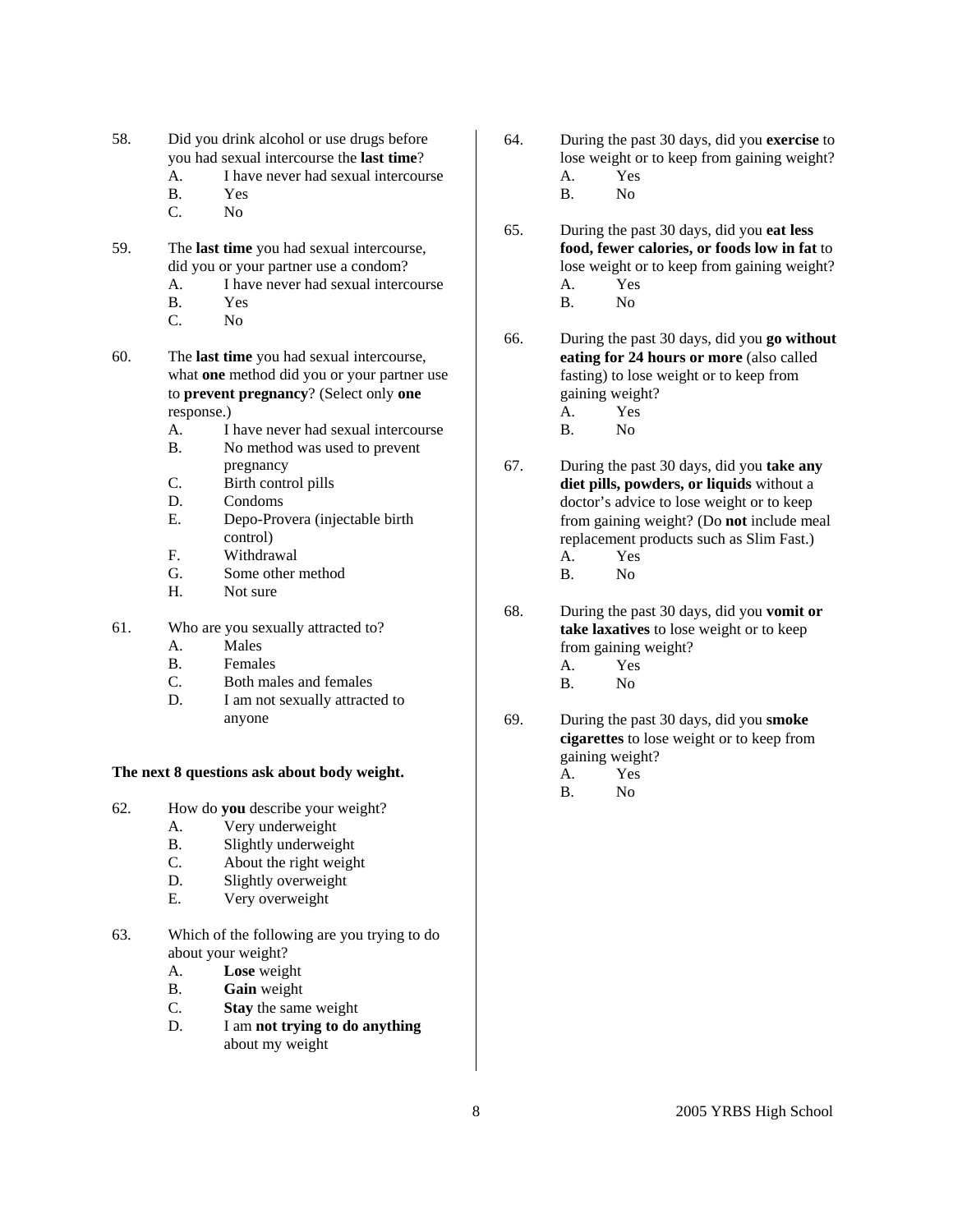**The next 8 questions ask about food you ate or drank during the past 7 days. Think about all the meals and snacks you had from the time you got up until you went to bed. Be sure to include food you ate at home, at school, at restaurants, or anywhere else.** 

- 70. During the past 7 days, how many times did you drink **100% fruit juices** such as orange juice, apple juice, or grape juice? (Do **not** count punch, Kool-Aid, sports drinks, or other fruit-flavored drinks.)
	- A. I did not drink 100% fruit juice during the past 7 days
	- B. 1 to 3 times during the past 7 days
	- C. 4 to 6 times during the past 7 days
	- D. 1 time per day
	- E. 2 times per day
	- F. 3 times per day
	- G. 4 or more times per day
- 71. During the past 7 days, how many times did you eat **fruit**? (Do **not** count fruit juice.)
	- A. I did not eat fruit during the past 7 days
	- B. 1 to 3 times during the past 7 days
	- C. 4 to 6 times during the past 7 days
	- D. 1 time per day
	- E. 2 times per day
	- F. 3 times per day
	- G. 4 or more times per day
- 72. During the past 7 days, how many times did you eat **green salad**?
	- A. I did not eat green salad during the past 7 days
	- B. 1 to 3 times during the past 7 days
	- C. 4 to 6 times during the past 7 days
	- D. 1 time per day
	- E. 2 times per day
	- F. 3 times per day
	- G. 4 or more times per day
- 73. During the past 7 days, how many times did you eat **potatoes**? (Do **not** count french fries, fried potatoes, or potato chips.)
	- A. I did not eat potatoes during the past 7 days
	- B. 1 to 3 times during the past 7 days
	- C. 4 to 6 times during the past 7 days
	- D. 1 time per day
	- E. 2 times per day
	- F. 3 times per day
	- G. 4 or more times per day
- 74. During the past 7 days, how many times did you eat **carrots**?
	- A. I did not eat carrots during the past 7 days
	- B. 1 to 3 times during the past 7 days
	- C. 4 to 6 times during the past 7 days
	- D. 1 time per day
	- E. 2 times per day
	- F. 3 times per day
	- G. 4 or more times per day
- 75. During the past 7 days, how many times did you eat **other vegetables**? (Do **not** count green salad, potatoes, or carrots.)
	- A. I did not eat other vegetables during the past 7 days
	- B. 1 to 3 times during the past 7 days
	- C. 4 to 6 times during the past 7 days
	- D. 1 time per day
	- E. 2 times per day
	- F. 3 times per day
	- G. 4 or more times per day
- 76. During the past 7 days, how many **glasses of milk** did you drink? (Include the milk you drank in a glass or cup, from a carton, or with cereal. Count the half pint of milk served at school as equal to one glass.)
	- A. I did not drink milk during the past 7 days
	- B. 1 to 3 glasses during the past 7 days
	- C. 4 to 6 glasses during the past 7 days
	- D. 1 glass per day
	- E. 2 glasses per day
	- F. 3 glasses per day
	- G. 4 or more glasses per day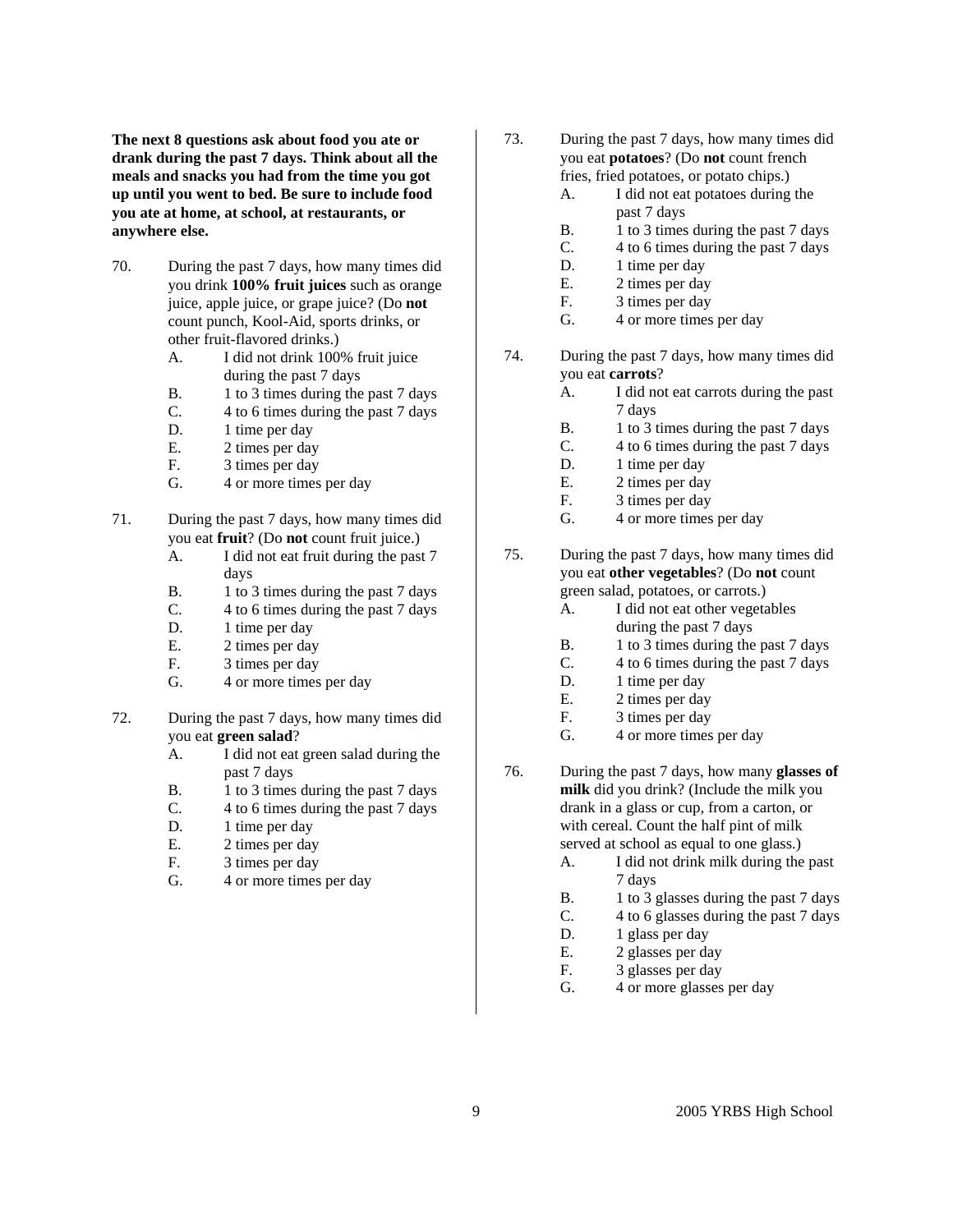- 77. During the past 7 days, how many times did you drink **soda**?
	- A. I did not drink soda during the past 7 days
	- B. 1 to 3 times during the past 7 days
	- C. 4 to 6 times during the past 7 days
	- D. 1 time per day
	- E. 2 times per day
	- F. 3 times per day
	- G. 4 or more times per day

**The next 8 questions ask about physical activity. These activities include things like walking, running, swimming, dancing hula, skateboarding, and surfing.** 

- 78. On how many of the past 7 days did you exercise or participate in physical activity for **at least 20 minutes that made you sweat and breathe hard**, such as basketball, soccer, running, swimming laps, fast bicycling, fast dancing, or similar aerobic activities?
	- A. 0 days
	- B. 1 day
	- C. 2 days
	- D. 3 days
	- E. 4 days
	- F. 5 days
	- G. 6 days
	- H. 7 days
- 79. On how many of the past 7 days did you participate in physical activity for **at least 30 minutes** that did **not** make you sweat or breathe hard, such as fast walking, slow bicycling, skating, pushing a lawn mower, or mopping floors?
	- A. 0 days
	- B. 1 day
	- C. 2 days
	- D. 3 days
	- E. 4 days
	- F. 5 days
	- G. 6 days
	- H. 7 days
- 80. During the past 7 days, on how many days were you physically active for a total of **at least 60 minutes per day**? (Add up all the time you spend in any kind of physical activity that increases your heart rate and makes you breathe hard some of the time.)
	- A. 0 days
	- B. 1 day C. 2 days
	- D. 3 days
	- E. 4 days
	- F. 5 days
	- G. 6 days
	- H. 7 days
- 81. On an average school day, how many hours do you watch TV?
	- A. I do not watch TV on an average school day
	- B. Less than 1 hour per day
	- C. 1 hour per day
	- D. 2 hours per day
	- E. 3 hours per day
	- F. 4 hours per day
	- G. 5 or more hours per day

82. In an average week when you are in school, on how many days do you go to physical education (PE) classes?

- A. 0 days
- B. 1 day
- C. 2 days
- D. 3 days
- E. 4 days
- F. 5 days

83. During an average physical education (PE) class, how many minutes do you spend actually exercising or playing sports?

- A. I do not take PE
- B. Less than 10 minutes
- C. 10 to 20 minutes
- D. 21 to 30 minutes
- E. 31 to 40 minutes
- F. 41 to 50 minutes
- G. 51 to 60 minutes
- H. More than 60 minutes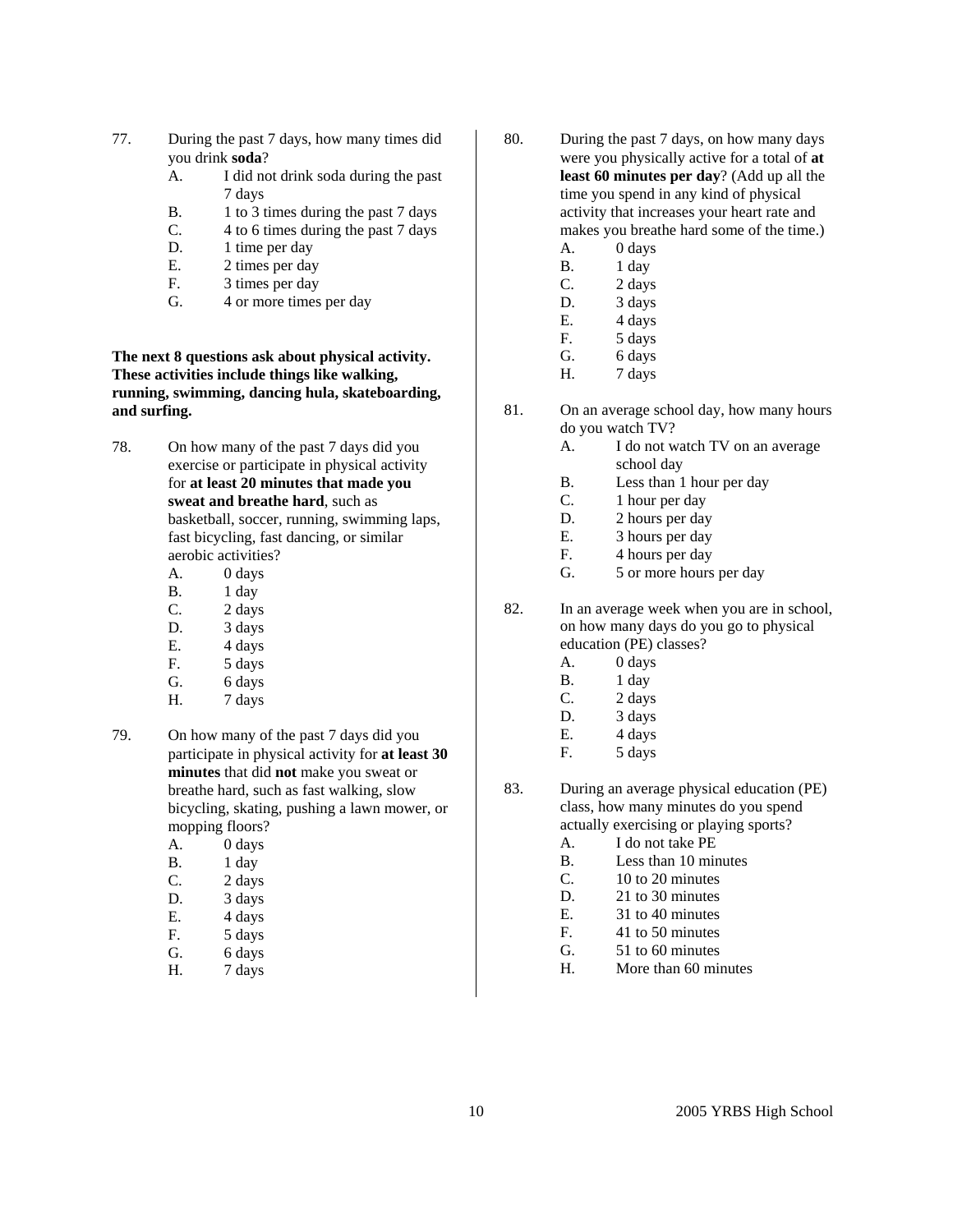- 84. During the past 12 months, in how many **organized physical activity groups or teams** did you participate? (Include any activities run by your school or other community organizations, including sports, dance, hula, gymnastics, paddling, or swimming.)
	- A. I did not participate in any organized physical activity group or team
	- B. 1 group or team
	- C. 2 groups or teams
	- D. 3 groups or teams
	- E. 4 groups or teams
	- F. 5 or more groups or teams
- 85. During the last school year, how many **days** a week did you usually practice or play with an organized physical activity group or team?
	- A. None
	- B. 1 day
	- C. 2 days
	- D. 3 days
	- E. 4 days
	- F. 5 or more days

#### **The next 4 questions ask about other healthrelated topics.**

- 86. Have you ever been taught about AIDS or HIV infection in school?
	- A. Yes
	- B. No
	- C. Not sure
- 87. Have you ever talked about AIDS or HIV infection with your parents or other adults in your family?
	- A. Yes
	- B. No
	- C. Not sure
- 88. Has a doctor or nurse ever told you that you have asthma?
	- A. Yes
	- B. No
	- C. Not sure
- 89. During the past 12 months, have you had an episode of asthma or an asthma attack?
	- A. I do not have asthma
	- B. No, I have asthma, but I have not had an episode of asthma or an asthma attack during the past 12 months
	- C. Yes, I have had an episode of asthma or an asthma attack during the past 12 months
	- D. Not sure

#### **The next 8 questions ask about health education classes you have taken.**

- 90. When did you last have a class that taught health education?
	- A. 6th grade
	- B. 7th grade
	- C. 8th grade
	- D. 9th grade
	- E. 10th grade
	- F. 11th grade
	- G. 12th grade
	- H. Other
- 91. In your health class, did you learn **core concepts** of health?
	- A. Yes
	- B. No
	- C. I do not know what "core concepts" means
- 92. In your health class, did you learn how to **access information** on health?
	- A. Yes
	- B. No
	- C. I do not know what "access information" means
- 93. In your health class, did you learn **selfmanagement skills**?
	- A. Yes
	- B. No
	- C. I do not know what "selfmanagement skills" means